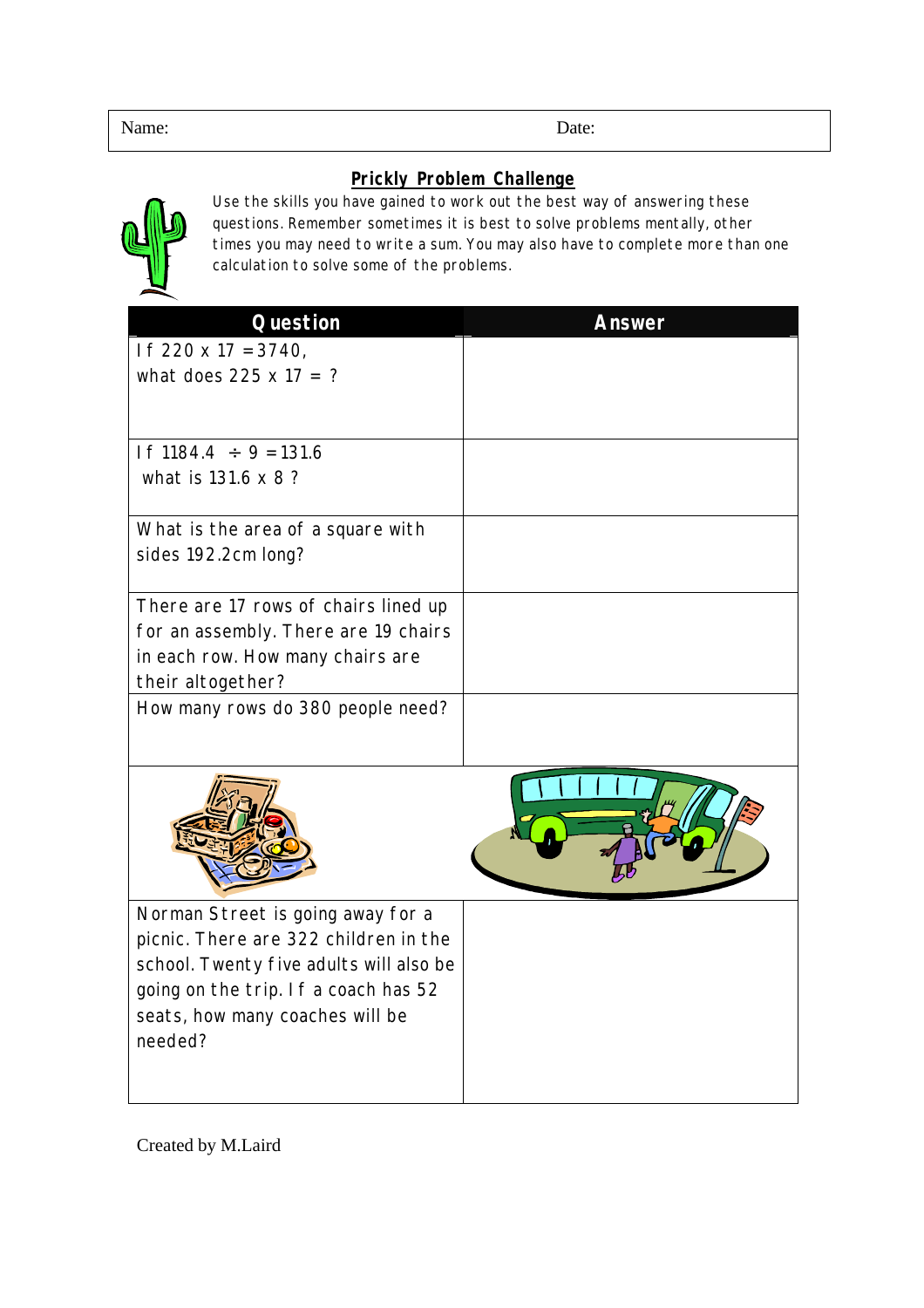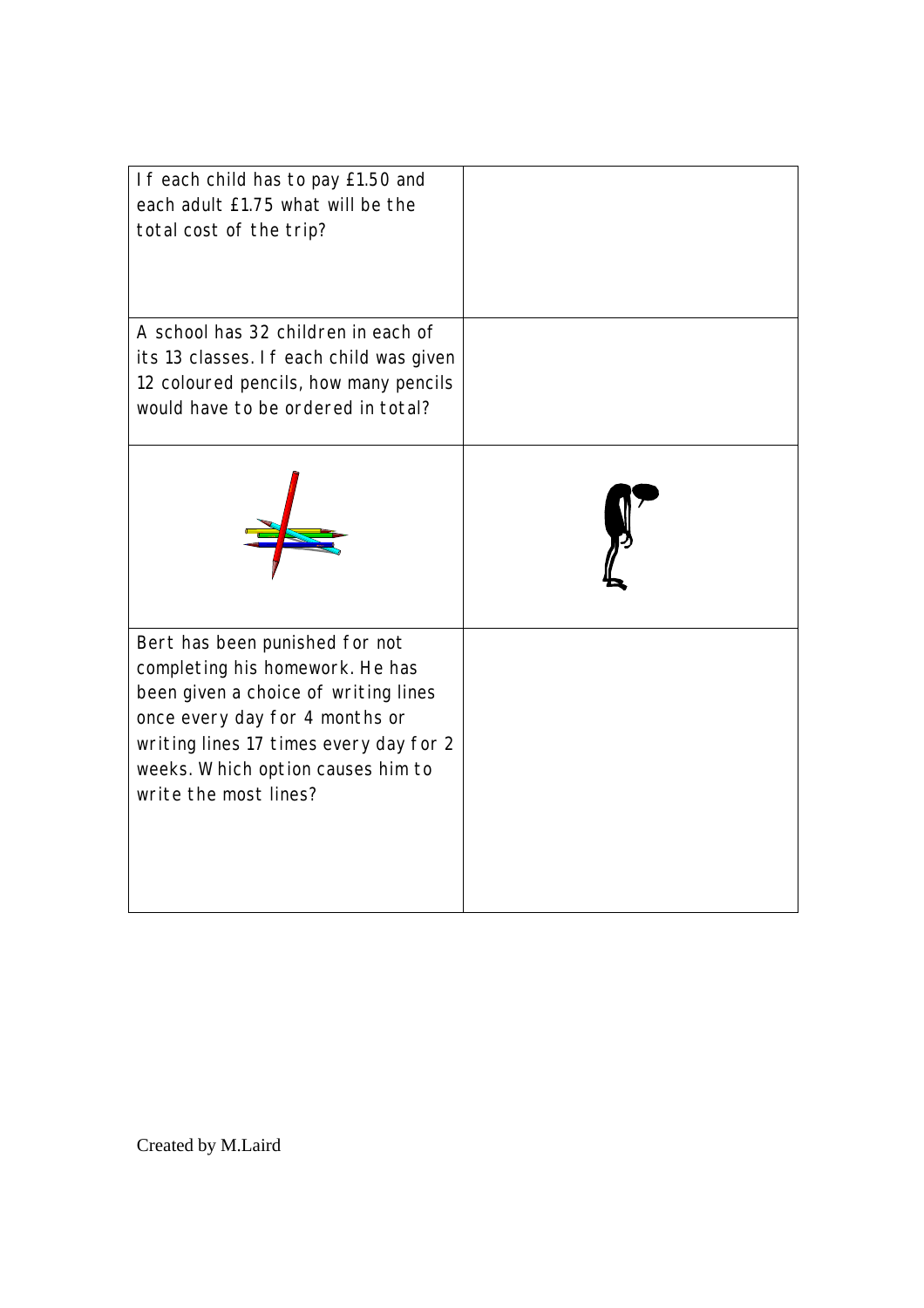## **Prickly Problem Challenge**



Use the skills you have gained to work out the best way of answering these questions. Remember sometimes it is best to solve problems mentally, other times you may need to write a sum. You may also have to complete more than one calculation to solve some of the problems.

| <b>Question</b>                                                                                                                                                                                             | <b>Answer</b>                                   |
|-------------------------------------------------------------------------------------------------------------------------------------------------------------------------------------------------------------|-------------------------------------------------|
| If $220 \times 17 = 3740$ ,<br>what does $225 \times 17 = ?$                                                                                                                                                | 3825                                            |
| If $1184.4 \div 9 = 131.6$<br>what is 131.6 x 8 ?                                                                                                                                                           | 1052.8                                          |
| What is the area of a square with<br>sides 192.2cm long?                                                                                                                                                    | 36940.84 cm <sup>2</sup><br>(use a calculator!) |
| There are 17 rows of chairs lined up<br>for an assembly. There are 19 chairs<br>in each row. How many chairs are<br>their altogether?                                                                       | 323                                             |
| How many rows do 380 people need?                                                                                                                                                                           | 20                                              |
|                                                                                                                                                                                                             |                                                 |
| Norman Street is going away for a<br>picnic. There are 322 children in the<br>school. Twenty five adults will also be<br>going on the trip. If a coach has 52<br>seats, how many coaches will be<br>needed? | $322 + 25 = 347$<br>$347 \div 52 = 6.67$        |
|                                                                                                                                                                                                             | Answer = $7$ coaches                            |

Created by M.Laird